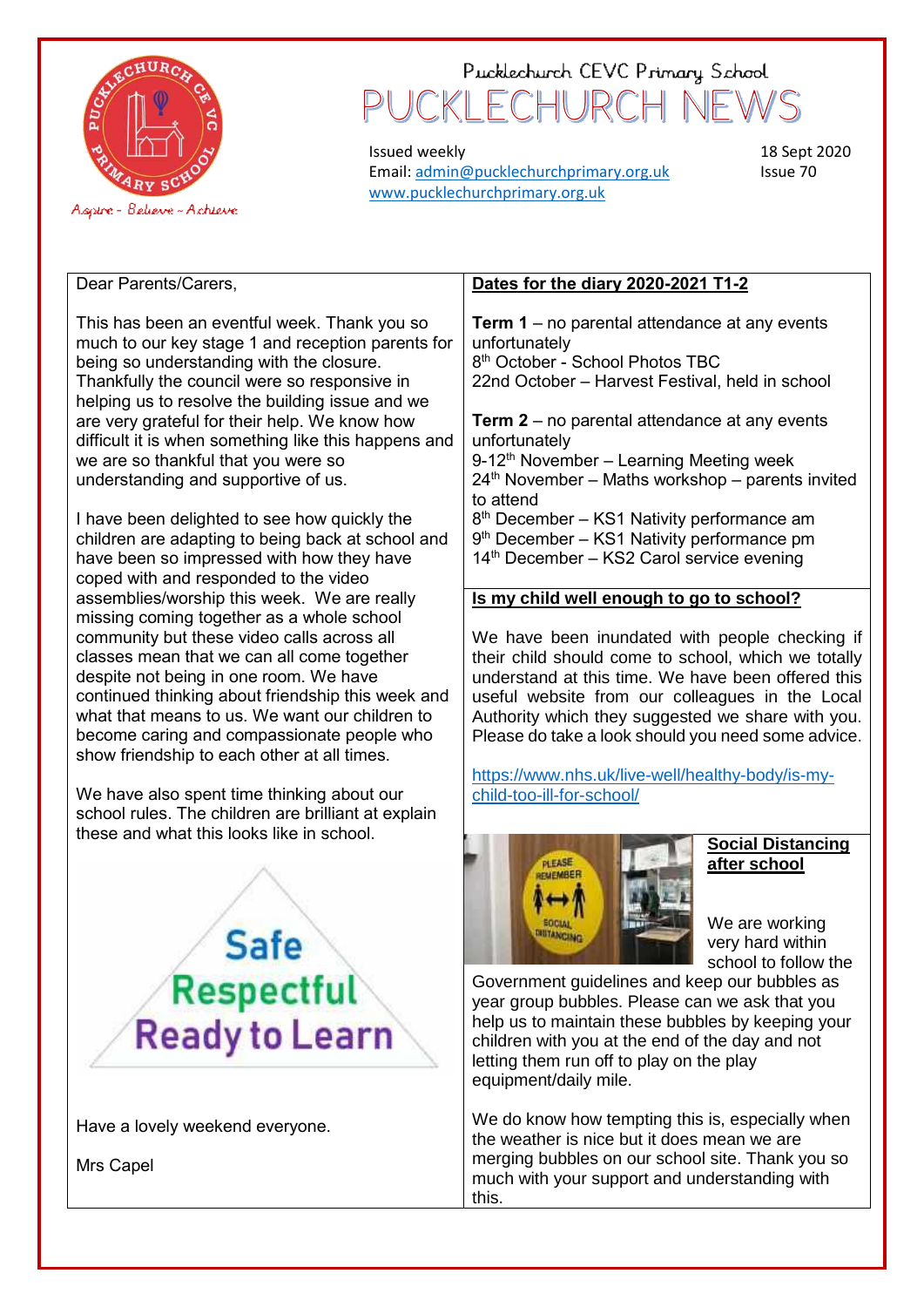

## Pucklechurch CEVC Primary School KI FCHUR(

Issued weekly Email[: admin@pucklechurchprimary.org.uk](mailto:admin@pucklechurchprimary.org.uk) [www.pucklechurchprimary.org.uk](http://www.pucklechurchprimary.org.uk/)

18 Sept 2020 Issue 70

| <b>School Census - Thursday 1st October</b>                                                                                                                                                                                                                                                                                                                                                                                                                                                                                                                                                                                                                              | <b>Reading</b>                                                                                                                                                                                                                        |  |  |  |  |
|--------------------------------------------------------------------------------------------------------------------------------------------------------------------------------------------------------------------------------------------------------------------------------------------------------------------------------------------------------------------------------------------------------------------------------------------------------------------------------------------------------------------------------------------------------------------------------------------------------------------------------------------------------------------------|---------------------------------------------------------------------------------------------------------------------------------------------------------------------------------------------------------------------------------------|--|--|--|--|
| The school census is<br>taken three times a<br>year, this is where<br>Census 2020<br>our school funding is<br>taken from, how<br>many children we<br>have on roll and how many children take school<br>meals. Whilst our infants get Universal free<br>school meals which we get funding from the<br>government for - we have to receive enough<br>funding to pay for all the school meals throughout<br>the year. This means that a couple of times a year<br>we ask that as many children as possible take a<br>school meal. We will let you know of the menu as<br>soon as possible but we would really like your<br>support with this so if you can, please book in. | This week's results are:<br>Armstrong JJ- 40%<br>Armstrong $RF - 76%$<br>Armstrong AC - 77%<br>Newton $SM - 48%$<br>Newton GJ- 80%<br>King $NO - 92\%$<br>King $JC - 85%$<br>Well done to King NO for being this week's<br>champions! |  |  |  |  |
| COVID-19 Testing update and messaging from the Local Authority                                                                                                                                                                                                                                                                                                                                                                                                                                                                                                                                                                                                           |                                                                                                                                                                                                                                       |  |  |  |  |

- 1. The following are now recognised symptoms of COVID-19: https://www.nhs.uk/conditions/coronavirus-covid19/symptoms/
	- a high temperature
	- a new, continuous cough
	- a loss of, or change to, your sense of smell or taste
- 2. If your child has these recognised symptoms, please inform the school and then get tested. Please book a free coronavirus (COVID-19) test through the online booking portal. This will then give you a range of testing options available in your local area.
- 3. We ask that if your child is symptomatic and has a test which is negative then you notify the school.
- 4. We ask that if your child is symptomatic and has a test which is positive then you notify the school immediately. We will then Public Health South Gloucestershire, the Education department of the Council and the regional PHE health protection team to advise anyone who has come into close contact with your child to self-isolate in line with national guidance; this will be managed sensitively.

5. If there were to be any confirmed case with a child or young person in our school, then we will work with Public Health South Gloucestershire, the Education department of the Council and the regional PHE health protection team to advise anyone who has come into close contact with the confirmed case to self-isolate in line with national guidance.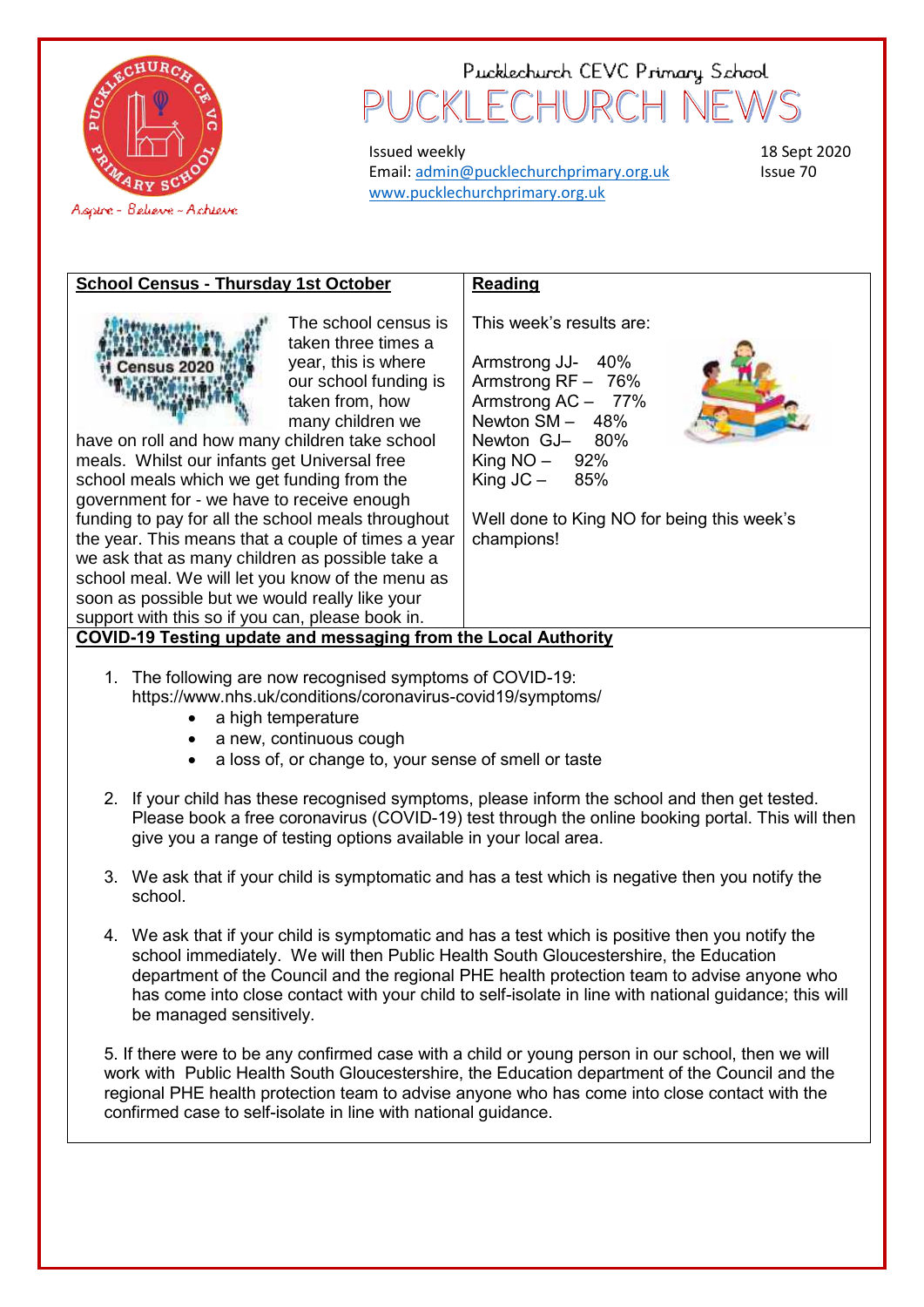

## Pucklechurch CEVC Primary School KI FCHURCH

Issued weekly Email[: admin@pucklechurchprimary.org.uk](mailto:admin@pucklechurchprimary.org.uk) [www.pucklechurchprimary.org.uk](http://www.pucklechurchprimary.org.uk/)

18 Sept 2020 Issue 70



## **Reception 2021**



Do you have a child who is starting school in September 2021? If you do and live in South Glos, the admissions portal is now open, if first time logging on you will need to register: [https://oneb2b.southglos.gov.uk/CitizenPortal\\_LIVE/en](https://oneb2b.southglos.gov.uk/CitizenPortal_LIVE/en?fbclid=IwAR1OHbs5iaIhXBMwnAMFGpuiVwRPHHe5V7s4NrgqCMqqhCove7hKu_Jobt4)

We will be coming out with details of how we will be managing our virtual reception tours this year shortly.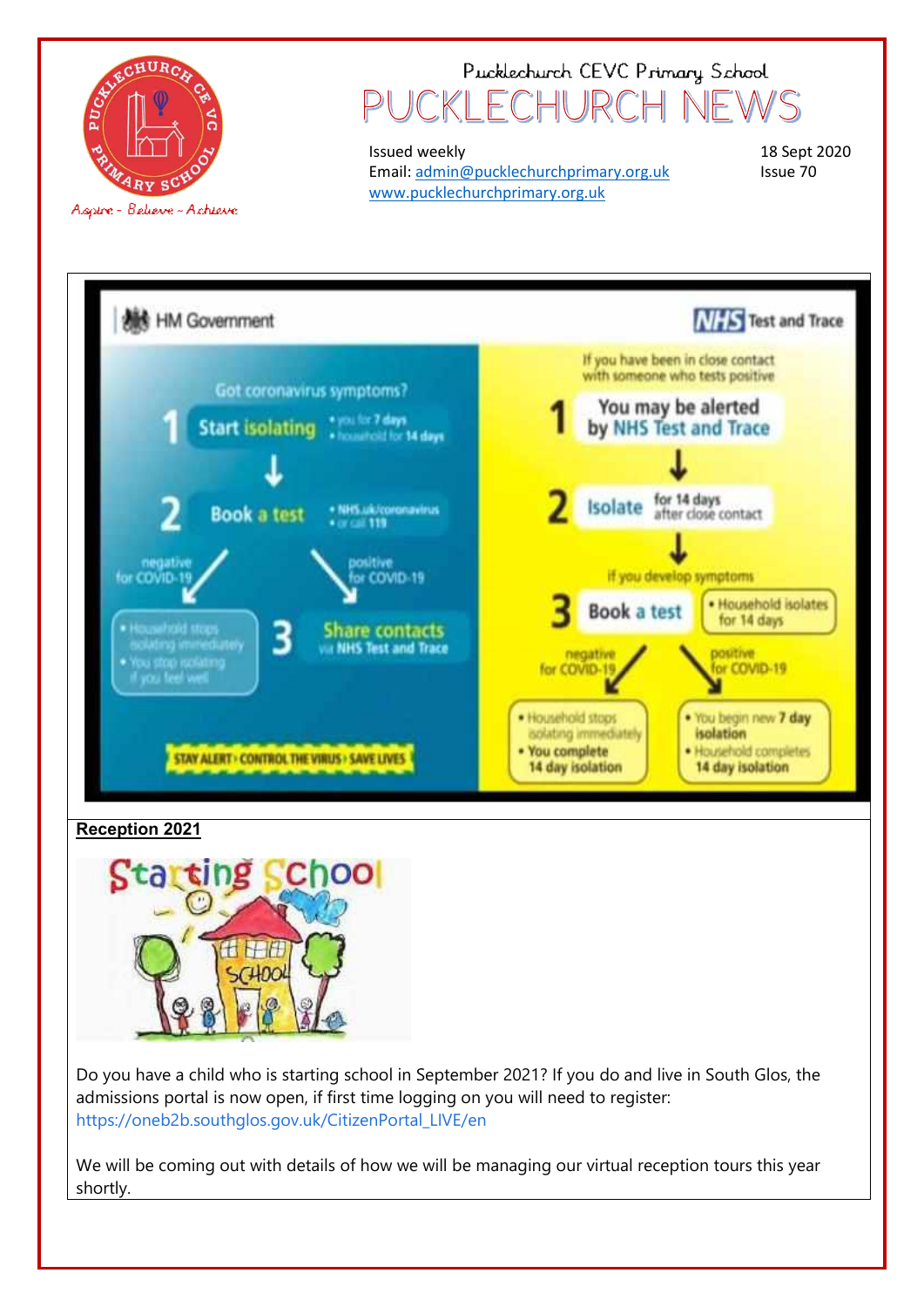

## Pucklechurch CEVC Primary School CKI FCHURCI

Issued weekly Email[: admin@pucklechurchprimary.org.uk](mailto:admin@pucklechurchprimary.org.uk) [www.pucklechurchprimary.org.uk](http://www.pucklechurchprimary.org.uk/)

18 Sept 2020 Issue 70

#### **Times Table Rockstars!**

Well done to Miss Coleman's Top Rockers this week! These 3 students have



accessed TT Rockstars the most out of everyone in the whole school this week:

## 1. Austin – Newton SM

2. Noah – Armstrong AC

3. Archie – Newton GJ

#### **Online Safety for Children**

Following the lockdown, it's very possible that online



learning will have a higher profile than ever before in this new school year so would recommend that parents are as well informed as possible about children safety matters in the online world and how to support their children with a possibly increased screen diet. Resources from Internet Matters can be found via the link below:

[https://www.internetmatters.org/resources/back-to](https://www.internetmatters.org/resources/back-to-school-online-safety-guides/?gclid=EAIaIQobChMI3q7fi-jv6wIVAentCh00vwfgEAAYASAAEgIPj_D_BwE)[school-online-safety](https://www.internetmatters.org/resources/back-to-school-online-safety-guides/?gclid=EAIaIQobChMI3q7fi-jv6wIVAentCh00vwfgEAAYASAAEgIPj_D_BwE)[guides/?gclid=EAIaIQobChMI3q7fi](https://www.internetmatters.org/resources/back-to-school-online-safety-guides/?gclid=EAIaIQobChMI3q7fi-jv6wIVAentCh00vwfgEAAYASAAEgIPj_D_BwE)iv6wIVAentCh00vwfgEAAYASAAEgIPi D\_BwE

## **Y6 Parents - Secondary School Transition**

Secondary School applications are now open on the South Gloucestershire website. Please click on the link below to access this and input your choices. The deadline for admissions is 31st October 2020.

[https://find-information-for-adults-children](https://find-information-for-adults-children-families.southglos.gov.uk/kb5/southglos/directory/advice.page?id=12VIUlCdFLs)[families.southglos.gov.uk/kb5/southglos/directory/a](https://find-information-for-adults-children-families.southglos.gov.uk/kb5/southglos/directory/advice.page?id=12VIUlCdFLs) [dvice.page?id=12VIUlCdFLs](https://find-information-for-adults-children-families.southglos.gov.uk/kb5/southglos/directory/advice.page?id=12VIUlCdFLs)



## **Sensory Room**

We are developing our Sensory Room in school, aiming for it to be a relaxing, calm and inviting space where our children can take part in activities that support their emotional development.



- Lighting (lighting strings, LEDs, lamps);
- Pictures for the wall
- Anything that would help to create a warm and inviting background.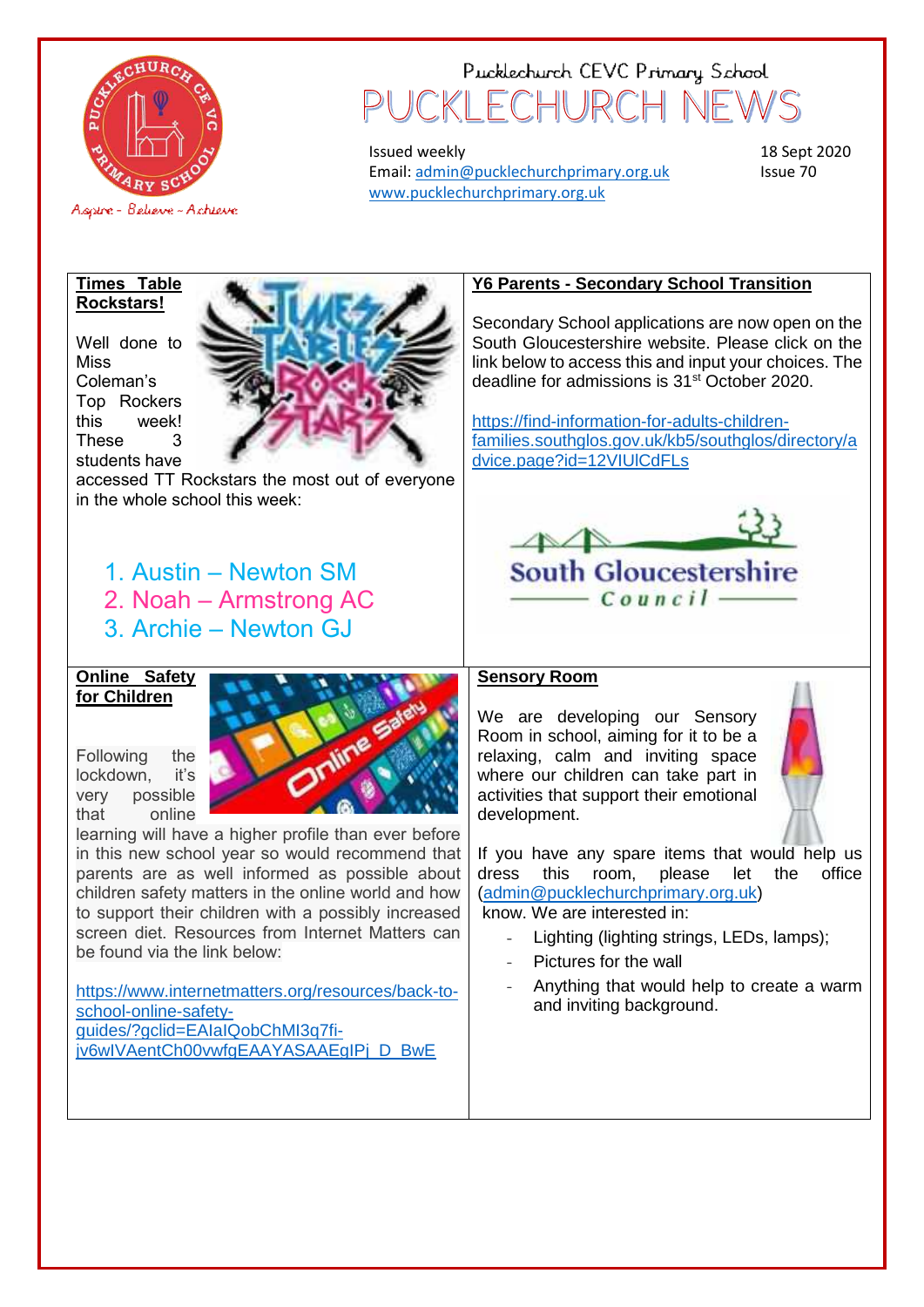

## Pucklechurch CEVC Primary School KI FCHURC

Issued weekly Email[: admin@pucklechurchprimary.org.uk](mailto:admin@pucklechurchprimary.org.uk) [www.pucklechurchprimary.org.uk](http://www.pucklechurchprimary.org.uk/)

18 Sept 2020 Issue 70

## **Jeans for Genes Day!**



Well done Pucklechurch for a great Jeans for Genes Day! You all looked super in your jeans!

The children learnt all about Jeans for Genes Day during our assembly this morning. I wonder if your child can tell you something that they have learnt.

Thank you for all your donations, we will count up each class and let you know how much we raised as a whole school!

Don't forget you can still enter the Bug's Bunny competition to win lots of goodies for our school! The deadline for entries is Monday 5<sup>th</sup> October.

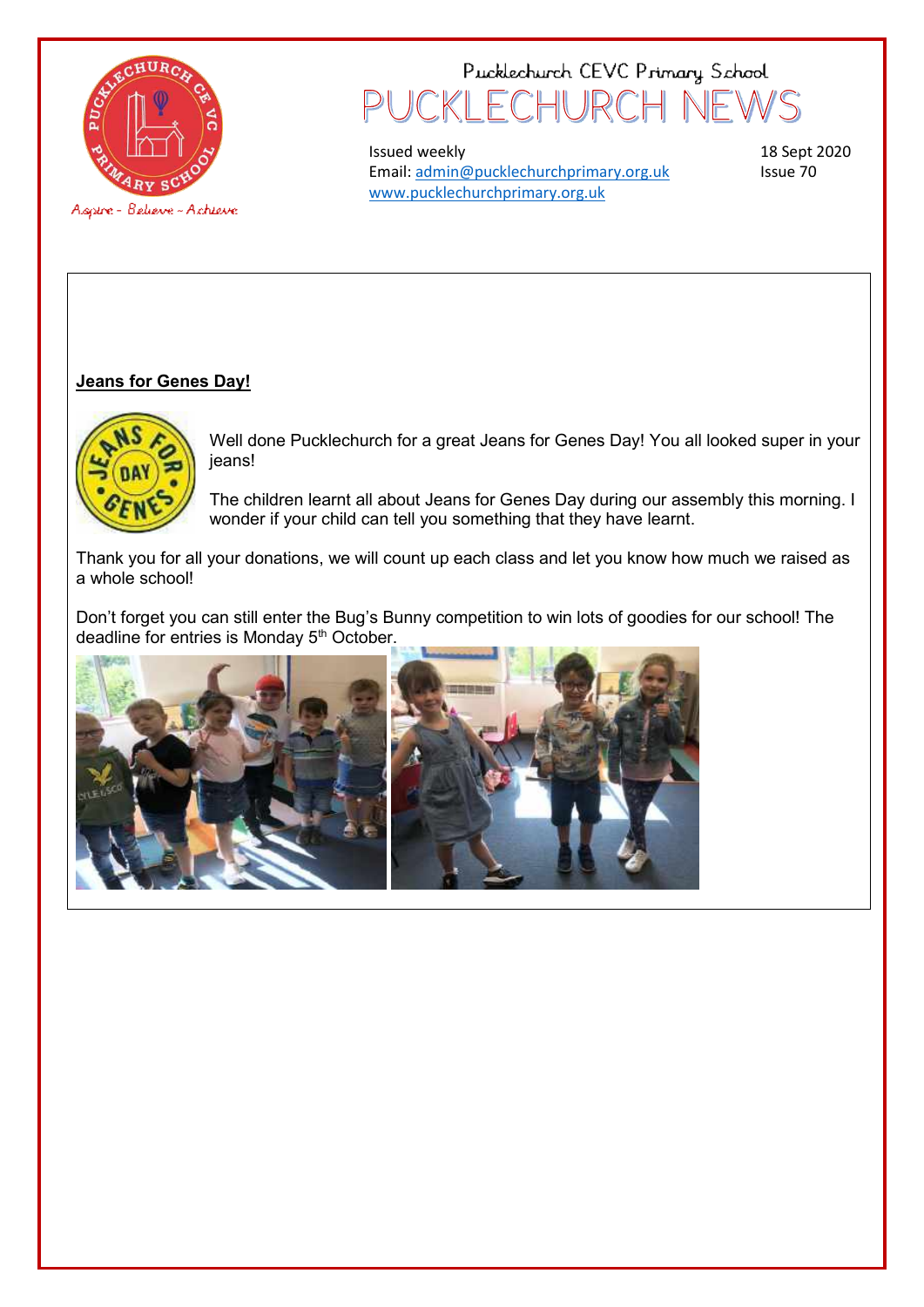

## Pucklechurch CEVC Primary School CKI FCHURCH  $\overline{\phantom{a}}$

Issued weekly Email[: admin@pucklechurchprimary.org.uk](mailto:admin@pucklechurchprimary.org.uk) [www.pucklechurchprimary.org.uk](http://www.pucklechurchprimary.org.uk/)

18 Sept 2020 Issue 70

### **Ukelele Fun in Y5!**



King No had a brilliant music lesson this week, we had so much fun learning to play the ukulele. We can't wait for another lesson next week!

#### **Outdoor Art in Y6!**

King JC had a fun afternoon creating art sculptures in nature… benefiting from the fantastic weather at the moment!



#### FIRST SP⊜RTS **COACHING**

**OCTOBER HALF TERM** HOLIDAY CLUB

26TH - 30TH OCTOBER

AGES 4 - 11 9AM - 3:30PM

1 DAY - £15 PER CHILD 2 DAYS - £25 PER CHILD 3 DAYS - £35 PER CHILD 4 DAYS - £45 PER CHILD 5 DAYS - £55 PER CHILD

MULTI-SPORTS ACTIVITIES HALLOWEEN THEMED **GAMES!** 

**BOOK TODAY** WWW.FIRSTSPORTSCOACHING.COM/HOLIDAYCLUBS

#### School Milk



When your child turns 5 they are no longer eligible for free school milk however if you would like your child to continue to receive this, you would need to contact the dairy direct to pay for it for them.

Please do call them on 01934 510950.

### Data collection Sheets

You will have received your child's data collection sheet home today. Can you please make sure that you check and return these forms to school by next Friday 25<sup>th</sup> September.